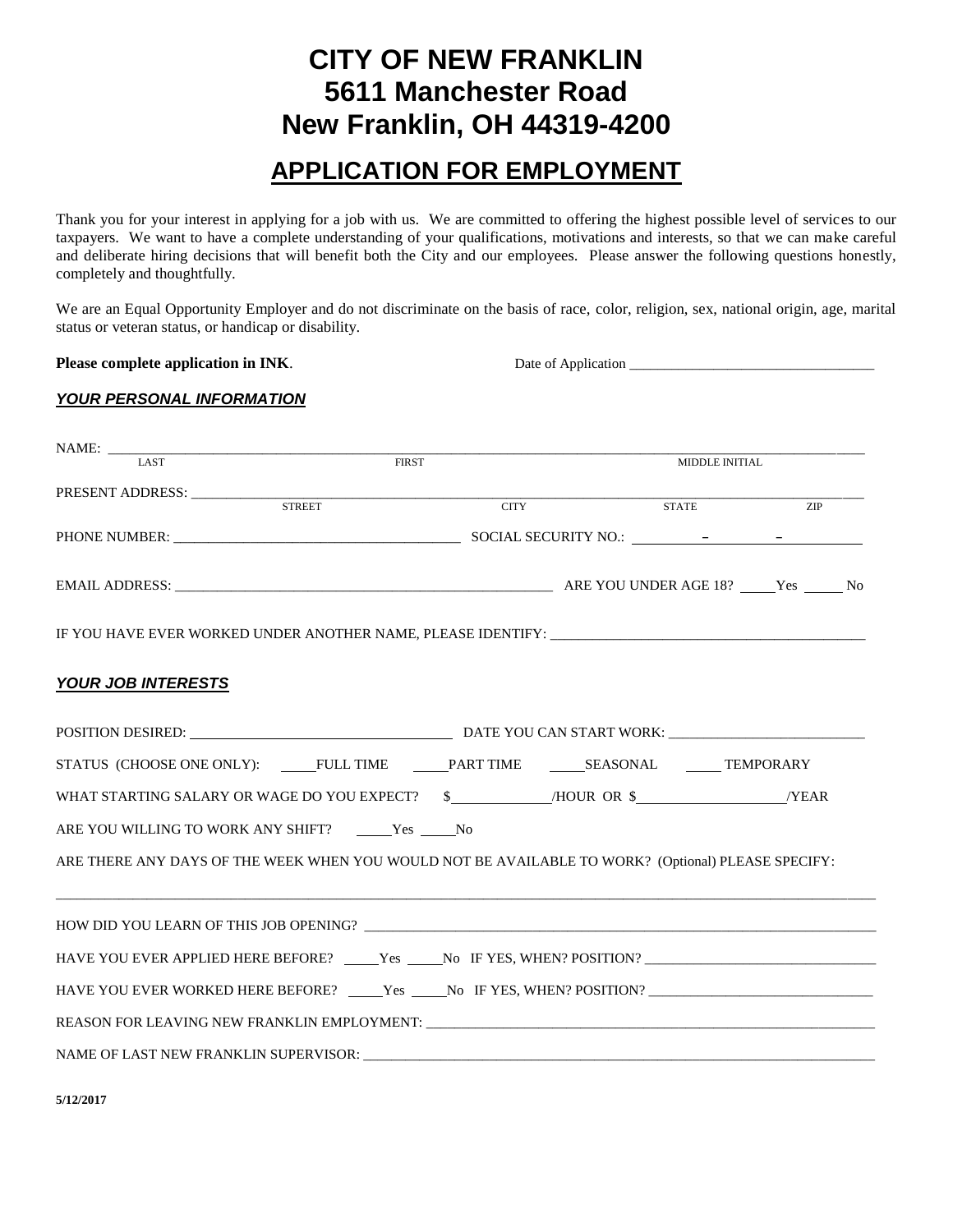## *YOUR EDUCATION AND TRAINING* PAGE 2

|                                   | PLEASE CIRCLE THE HIGHEST GRADE COMPLETED:                  |                    |                                                                                         |                                                                                                         |
|-----------------------------------|-------------------------------------------------------------|--------------------|-----------------------------------------------------------------------------------------|---------------------------------------------------------------------------------------------------------|
|                                   | Grade School                                                | <b>High School</b> | 1 2 3 4 5 6 7 8 9 10 11 12 1 2 3 4 5 6 1 2 3 4<br>College/University Trade/Tech.        |                                                                                                         |
|                                   |                                                             |                    | WHAT WAS THE NAME OF THE GRADE SCHOOL YOU ATTENDED? _____________________________       |                                                                                                         |
|                                   |                                                             |                    |                                                                                         |                                                                                                         |
|                                   |                                                             |                    |                                                                                         |                                                                                                         |
|                                   |                                                             |                    |                                                                                         |                                                                                                         |
|                                   |                                                             |                    |                                                                                         |                                                                                                         |
|                                   |                                                             |                    |                                                                                         | WHAT WAS THE LOCATION OF THE COLLEGE OR UNIVERSITY YOU ATTENDED? __________________________________     |
|                                   |                                                             |                    |                                                                                         | WHAT WAS THE NAME OF THE TRADE OR TECHNICAL SCHOOL YOU ATTENDED? __________________________________     |
|                                   |                                                             |                    |                                                                                         | WHAT WAS THE LOCATION OF THE TRADE OR TECHNICAL SCHOOL YOU ATTENDED? ______________________________     |
|                                   |                                                             |                    | SKILLS HAVE YOU ACQUIRED, WHICH MIGHT BE HELPFUL IN THE JOB FOR WHICH YOU ARE APPLYING? | WHAT SUBJECTS HAVE YOU STUDIED, WHAT EXTRACURRICULAR ACTIVITIES DID YOU PARTICIPATE IN, OR WHAT SPECIAL |
|                                   |                                                             |                    |                                                                                         |                                                                                                         |
|                                   |                                                             |                    |                                                                                         |                                                                                                         |
|                                   |                                                             |                    |                                                                                         |                                                                                                         |
|                                   |                                                             |                    |                                                                                         |                                                                                                         |
|                                   |                                                             |                    |                                                                                         |                                                                                                         |
| <b>YOUR EMERGENCY CONTACT</b>     |                                                             |                    |                                                                                         |                                                                                                         |
| IN CASE OF EMERGENCY NOTIFY _____ |                                                             | <b>NAME</b>        | <b>ADDRESS</b>                                                                          | PHONE NUMBER                                                                                            |
| <b>YOUR WORK EXPERIENCE</b>       |                                                             |                    |                                                                                         |                                                                                                         |
|                                   |                                                             |                    |                                                                                         | BEGINNING WITH YOUR PRESENT OR MOST RECENT EMPLOYER, DESCRIBE YOUR EMPLOYMENT EXPERIENCES BELOW:        |
|                                   | ARE YOU PRESENTLY EMPLOYED? ____________ YES ___________ NO |                    |                                                                                         |                                                                                                         |
|                                   |                                                             |                    |                                                                                         |                                                                                                         |

ARE YOU ON LAYOFF AND SUBJECT TO RECALL? \_\_\_\_\_\_\_YES \_\_\_\_\_\_NO IF YES, TO WHERE? \_\_\_\_\_\_\_\_\_\_\_\_\_\_\_\_\_\_\_\_

\_\_\_\_\_\_\_\_\_\_\_\_\_\_\_\_\_\_\_\_\_\_\_\_\_\_\_\_\_\_\_\_\_\_\_\_\_\_\_\_\_\_\_\_\_\_\_\_\_\_\_\_\_\_\_\_\_\_\_\_\_\_\_\_\_\_\_\_\_\_\_\_\_\_\_\_\_\_\_\_\_\_\_\_\_\_\_\_\_\_\_\_\_\_\_\_\_\_\_\_\_\_\_\_\_\_\_\_\_\_\_\_\_\_\_\_\_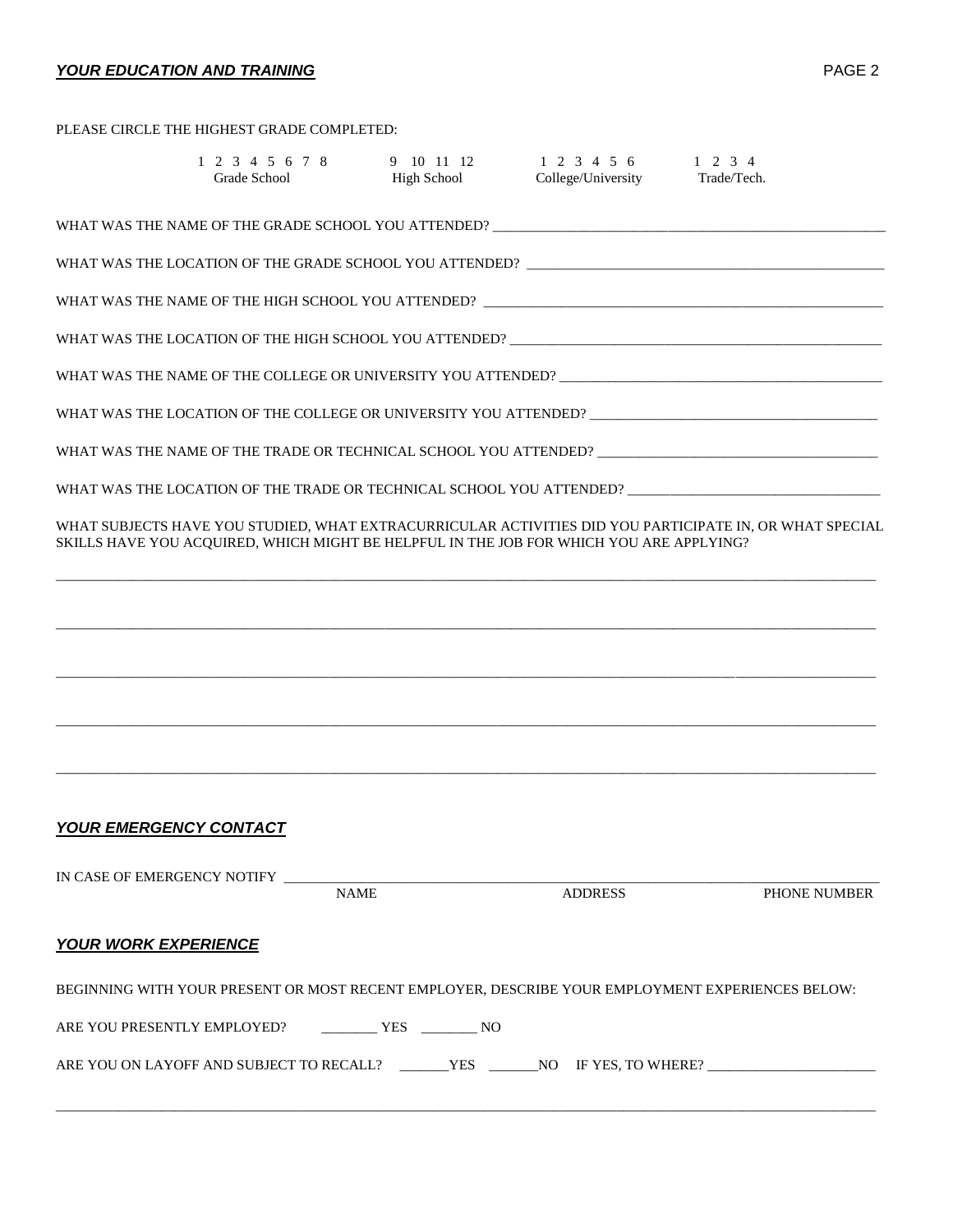## **YOUR WORK EXPERIENCE** (continued)

| ADDRESS                                                                                            |             |              |            |
|----------------------------------------------------------------------------------------------------|-------------|--------------|------------|
| <b>STREET</b>                                                                                      | <b>CITY</b> | <b>STATE</b> | <b>ZIP</b> |
|                                                                                                    |             |              |            |
|                                                                                                    |             | $PAY:$ \$    |            |
|                                                                                                    |             | $PAY:$ \$    |            |
|                                                                                                    |             |              |            |
|                                                                                                    |             |              |            |
|                                                                                                    |             |              |            |
|                                                                                                    |             |              |            |
|                                                                                                    |             |              |            |
|                                                                                                    |             |              |            |
| WILL YOU RECEIVE A SATISFACTORY REFERENCE FROM THIS EMPLOYER? _____ YES _____ NO IF YOUR ANSWER IS |             |              |            |
|                                                                                                    |             |              |            |
| MAY WE CONTACT YOUR PRESENT EMPLOYER AT THIS TIME? _____ YES _____ NO IF YOUR ANSWER IS "NO,"      |             |              |            |
|                                                                                                    |             |              |            |
|                                                                                                    |             |              |            |
|                                                                                                    |             |              |            |
| ADDRESS                                                                                            |             |              |            |
| <u> 1989 - John Stein, Amerikaansk politiker (</u><br><b>STREET</b>                                | <b>CITY</b> | <b>STATE</b> | ZIP        |
|                                                                                                    |             |              |            |
| <b>STARTING POSITION:</b>                                                                          | PAY: \$     |              |            |
|                                                                                                    |             | $PAY:$ \$    |            |
|                                                                                                    |             |              |            |
|                                                                                                    |             |              |            |
|                                                                                                    |             |              |            |
|                                                                                                    |             |              |            |
|                                                                                                    |             |              |            |
|                                                                                                    |             |              |            |
| WILL YOU RECEIVE A SATISFACTORY REFERENCE FROM THIS EMPLOYER? _____ YES _____ NO IF YOUR ANSWER IS |             |              |            |
|                                                                                                    |             |              |            |
|                                                                                                    |             |              |            |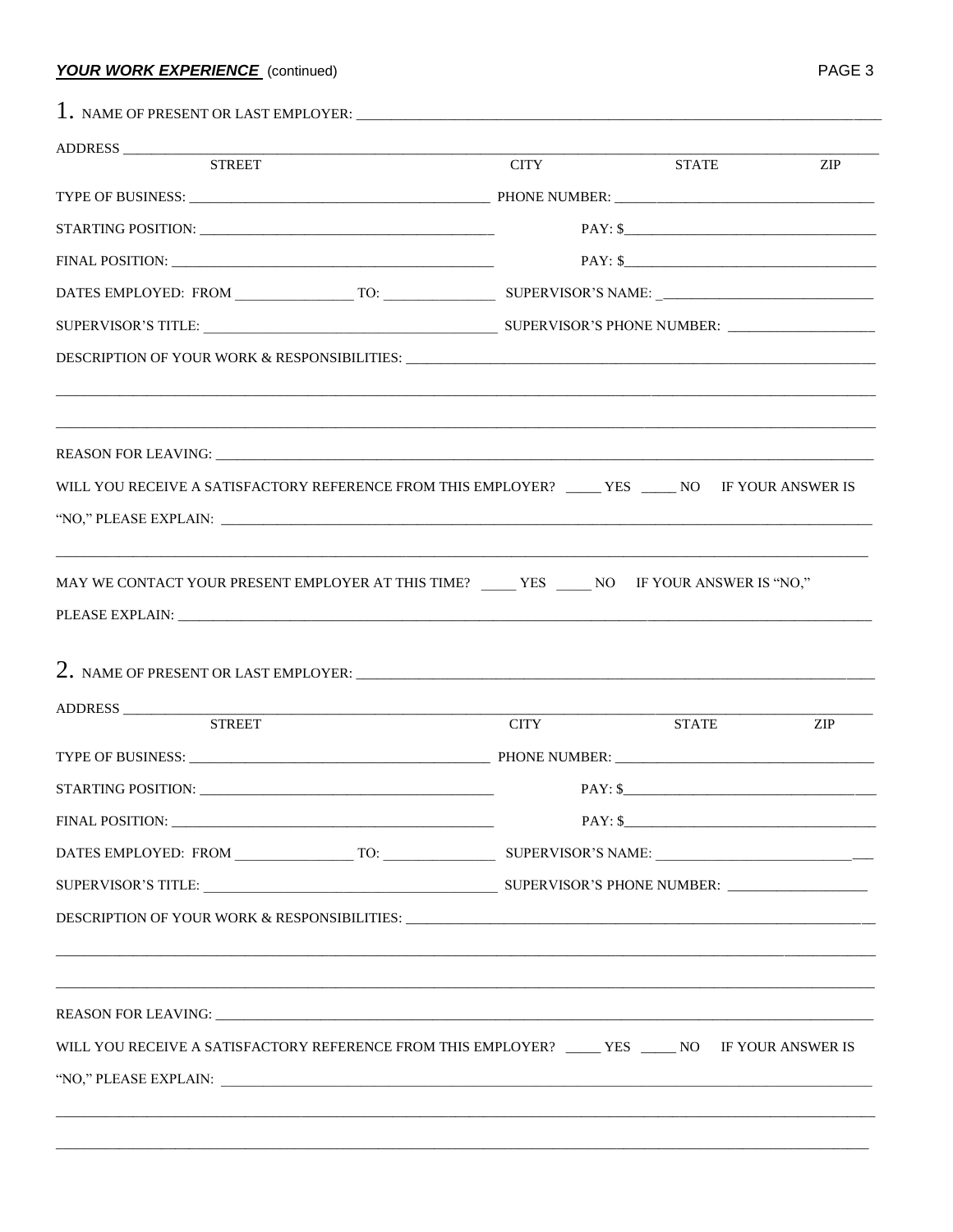#### **YOUR WORK EXPERIENCE** (continued)

|                                                                                                     | <b>CITY</b> | <b>STATE</b> | <b>ZIP</b>                  |
|-----------------------------------------------------------------------------------------------------|-------------|--------------|-----------------------------|
|                                                                                                     |             |              |                             |
|                                                                                                     |             | $PAY:$ \$    |                             |
|                                                                                                     |             |              |                             |
|                                                                                                     |             |              |                             |
|                                                                                                     |             |              |                             |
|                                                                                                     |             |              |                             |
|                                                                                                     |             |              |                             |
|                                                                                                     |             |              |                             |
|                                                                                                     |             |              |                             |
| WILL YOU RECEIVE A SATISFACTORY REFERENCE FROM THIS EMPLOYER? _____ YES _____ NO IF YOUR ANSWER IS  |             |              |                             |
|                                                                                                     |             |              |                             |
| ADDRESS<br><b>STREET</b>                                                                            | <b>CITY</b> | <b>STATE</b> | $\ensuremath{\mathrm{ZIP}}$ |
|                                                                                                     |             |              |                             |
|                                                                                                     |             |              |                             |
| <b>STREET</b>                                                                                       | <b>CITY</b> | <b>STATE</b> | <b>ZIP</b>                  |
|                                                                                                     |             |              |                             |
|                                                                                                     |             |              |                             |
|                                                                                                     |             |              |                             |
| <b>ADDITIONAL PERSONAL INFORMATION</b>                                                              |             |              |                             |
| DO YOU HAVE ANY LEGAL RIGHT TO REMAIN PERMANENTLY AND WORK IN THE UNITED STATES? _____ YES _____ NO |             |              |                             |

 $YES$  NO

| HAVE YOU EVER BEEN DISCHARGED OR ASKED TO RESIGN BY AN EMPLOYER? | NO. |
|------------------------------------------------------------------|-----|
|------------------------------------------------------------------|-----|

IF YOUR ANSWER IS "YES," PLEASE EXPLAIN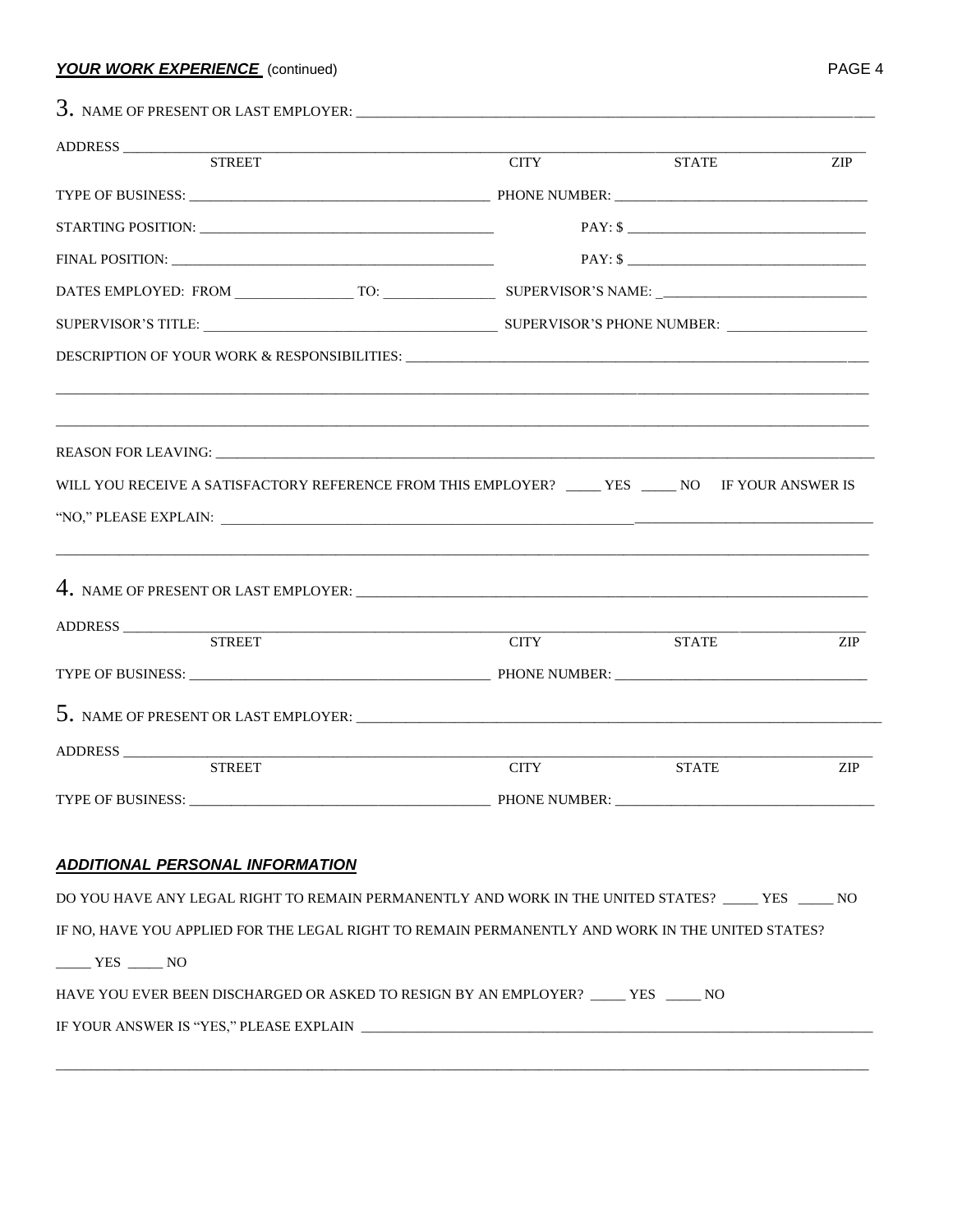#### **ADDITIONAL PERSONAL INFORMATION** (continued)

| Δ. | Ξ |  |  |
|----|---|--|--|
|----|---|--|--|

IF THE JOB FOR WHICH YOU ARE APPLYING MIGHT REQUIRE YOU TO DRIVE CITY VEHICLES, DO YOU HAVE A VALID DRIVER'S LICENSE? \_\_\_\_\_\_ YES \_\_\_\_\_\_ NO LICENSE NUMBER: \_\_\_\_\_\_\_\_\_\_\_\_\_\_\_\_\_\_\_\_\_\_\_\_\_\_\_\_\_\_\_\_ STATE: \_\_\_\_\_\_\_\_\_\_\_\_ DO YOU HAVE A VALID COMMERCIAL DRIVER'S LICENSE? \_\_\_\_\_\_ YES \_\_\_\_\_\_ NO IF THE JOB FOR WHICH YOU ARE APPLYING MIGHT REQUIRE YOU TO DRIVE CITY VEHICLES, HAVE YOU HAD ANY ACCIDENTS IN THE LAST FIVE YEARS? \_\_\_\_\_\_YES \_\_\_\_\_\_ NO IF THE JOB FOR WHICH YOU ARE APPLYING MIGHT REQUIRE YOU TO DRIVE CITY VEHICLES, HAS YOUR DRIVER'S LICENSE EVER BEEN SUSPENDED, REVOKED, DENIED OR CANCELED? \_\_\_\_\_ YES \_\_\_\_\_ NO IF YOUR ANSWER IS "YES," PLEASE EXPLAIN: \_\_\_\_\_\_\_\_\_\_\_\_\_\_\_\_\_\_\_\_\_\_\_\_\_\_\_\_\_\_\_\_\_\_\_\_\_\_\_\_\_\_\_\_\_\_\_\_\_\_\_\_\_\_\_\_\_\_\_\_\_\_\_\_\_\_\_\_\_\_\_\_\_\_ \_\_\_\_\_\_\_\_\_\_\_\_\_\_\_\_\_\_\_\_\_\_\_\_\_\_\_\_\_\_\_\_\_\_\_\_\_\_\_\_\_\_\_\_\_\_\_\_\_\_\_\_\_\_\_\_\_\_\_\_\_\_\_\_\_\_\_\_\_\_\_\_\_\_\_\_\_\_\_\_\_\_\_\_\_\_\_\_\_\_\_\_\_\_\_\_\_\_\_\_\_\_\_\_\_\_\_\_\_\_\_\_\_\_\_\_\_ \_\_\_\_\_\_\_\_\_\_\_\_\_\_\_\_\_\_\_\_\_\_\_\_\_\_\_\_\_\_\_\_\_\_\_\_\_\_\_\_\_\_\_\_\_\_\_\_\_\_\_\_\_\_\_\_\_\_\_\_\_\_\_\_\_\_\_\_\_\_\_\_\_\_\_\_\_\_\_\_\_\_\_\_\_\_\_\_\_\_\_\_\_\_\_\_\_\_\_\_\_\_\_\_\_\_\_\_\_\_\_\_\_\_\_\_\_ \_\_\_\_\_\_\_\_\_\_\_\_\_\_\_\_\_\_\_\_\_\_\_\_\_\_\_\_\_\_\_\_\_\_\_\_\_\_\_\_\_\_\_\_\_\_\_\_\_\_\_\_\_\_\_\_\_\_\_\_\_\_\_\_\_\_\_\_\_\_\_\_\_\_\_\_\_\_\_\_\_\_\_\_\_\_\_\_\_\_\_\_\_\_\_\_\_\_\_\_\_\_\_\_\_\_\_\_\_\_\_\_\_\_\_\_\_ \_\_\_\_\_\_\_\_\_\_\_\_\_\_\_\_\_\_\_\_\_\_\_\_\_\_\_\_\_\_\_\_\_\_\_\_\_\_\_\_\_\_\_\_\_\_\_\_\_\_\_\_\_\_\_\_\_\_\_\_\_\_\_\_\_\_\_\_\_\_\_\_\_\_\_\_\_\_\_\_\_\_\_\_\_\_\_\_\_\_\_\_\_\_\_\_\_\_\_\_\_\_\_\_\_\_\_\_\_\_\_\_\_\_\_\_\_ *YOUR MILITARY EXPERIENCE* COMPLETING THIS SECTION OF THE APPLICATION IS OPTIONAL. LEAVE THIS AREA BLANK IF YOU DO NOT WISH TO ANSWER. HAVE YOU EVER BEEN IN THE UNITED STATES ARMED SERVICES? \_\_\_\_\_\_ YES \_\_\_\_\_\_ NO

IF "YES", WHAT BRANCH?

DESCRIBE ANY SKILLS YOU ACQUIRED IN THE ARMED SERVICES WHICH WOULD BE USEFUL TO THE JOB FOR WHICH

\_\_\_\_\_\_\_\_\_\_\_\_\_\_\_\_\_\_\_\_\_\_\_\_\_\_\_\_\_\_\_\_\_\_\_\_\_\_\_\_\_\_\_\_\_\_\_\_\_\_\_\_\_\_\_\_\_\_\_\_\_\_\_\_\_\_\_\_\_\_\_\_\_\_\_\_\_\_\_\_\_\_\_\_\_\_\_\_\_\_\_\_\_\_\_\_\_\_\_\_\_\_\_\_\_\_\_\_\_\_\_\_\_\_\_\_\_

\_\_\_\_\_\_\_\_\_\_\_\_\_\_\_\_\_\_\_\_\_\_\_\_\_\_\_\_\_\_\_\_\_\_\_\_\_\_\_\_\_\_\_\_\_\_\_\_\_\_\_\_\_\_\_\_\_\_\_\_\_\_\_\_\_\_\_\_\_\_\_\_\_\_\_\_\_\_\_\_\_\_\_\_\_\_\_\_\_\_\_\_\_\_\_\_\_\_\_\_\_\_\_\_\_\_\_\_\_\_\_\_\_\_\_\_\_

\_\_\_\_\_\_\_\_\_\_\_\_\_\_\_\_\_\_\_\_\_\_\_\_\_\_\_\_\_\_\_\_\_\_\_\_\_\_\_\_\_\_\_\_\_\_\_\_\_\_\_\_\_\_\_\_\_\_\_\_\_\_\_\_\_\_\_\_\_\_\_\_\_\_\_\_\_\_\_\_\_\_\_\_\_\_\_\_\_\_\_\_\_\_\_\_\_\_\_\_\_\_\_\_\_\_\_\_\_\_\_\_\_\_\_\_\_

\_\_\_\_\_\_\_\_\_\_\_\_\_\_\_\_\_\_\_\_\_\_\_\_\_\_\_\_\_\_\_\_\_\_\_\_\_\_\_\_\_\_\_\_\_\_\_\_\_\_\_\_\_\_\_\_\_\_\_\_\_\_\_\_\_\_\_\_\_\_\_\_\_\_\_\_\_\_\_\_\_\_\_\_\_\_\_\_\_\_\_\_\_\_\_\_\_\_\_\_\_\_\_\_\_\_\_\_\_\_\_\_\_\_\_\_\_

YOU ARE APPLYING: \_\_\_\_\_\_\_\_\_\_\_\_\_\_\_\_\_\_\_\_\_\_\_\_\_\_\_\_\_\_\_\_\_\_\_\_\_\_\_\_\_\_\_\_\_\_\_\_\_\_\_\_\_\_\_\_\_\_\_\_\_\_\_\_\_\_\_\_\_\_\_\_\_\_\_\_\_\_\_\_\_\_\_\_\_\_\_\_\_\_\_\_\_\_\_\_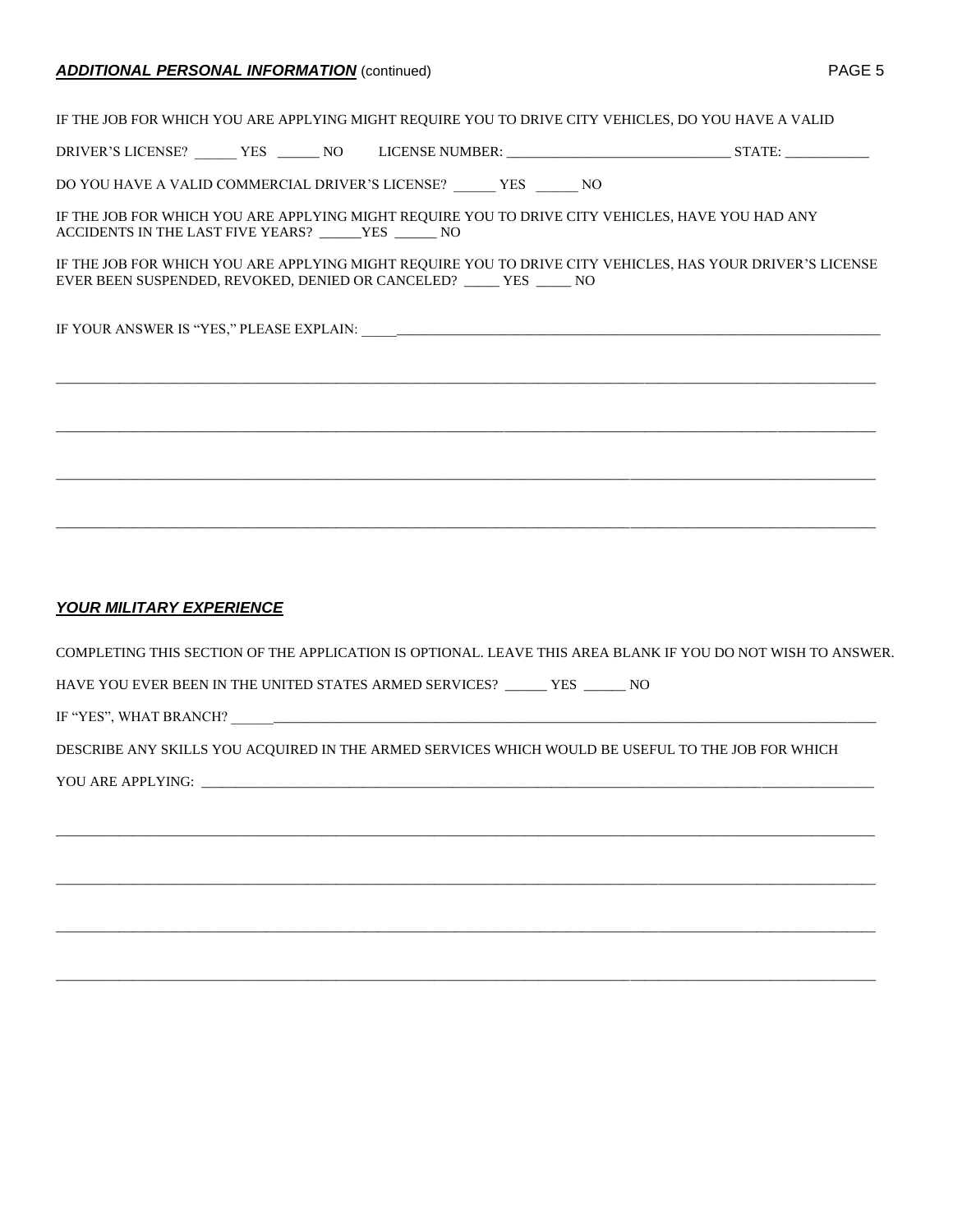#### *YOUR REFERENCES* PAGE 6

#### COMPLETING THIS SECTION OF THE APPLICATION IS OPTIONAL. LEAVE THIS AREA BLANK IF YOU DO NOT WISH TO ANSWER.

LIST THE NAMES OF ANY PROFESSIONAL OR PERSONAL CHARACTER REFERENCES WHO HAVE KNOWN YOU FOR THE LAST THREE (3) YEARS AND FROM WHOM YOU CAN OBTAIN LETTERS OF RECOMMENDATION. PLEASE DO NOT LIST RELATIVES:

| ADDRESS: <u>STREET</u> CITY       | <b>CITY</b>       | <b>STATE</b> | ZIP |
|-----------------------------------|-------------------|--------------|-----|
|                                   |                   |              |     |
|                                   |                   |              |     |
| 2. NAME: $\overline{\phantom{a}}$ |                   |              |     |
| ADDRESS: STREET CITY              |                   |              |     |
|                                   | $\overline{CITY}$ | <b>STATE</b> | ZIP |
|                                   |                   |              |     |
|                                   |                   |              |     |
|                                   |                   |              |     |
|                                   |                   |              |     |
|                                   | <b>CITY</b>       | <b>STATE</b> | ZIP |
|                                   |                   |              |     |
|                                   |                   |              |     |

#### *PLEASE READ THE FOLLOWING PARAGRAPHS CAREFULLY*

NOTE: FOR PURPOSES OF BREVITY, THE *"CITY OF NEW FRANKLIN, IN SUMMIT COUNTY, OHIO*," SHALL HEREINAFTER BE REFERRED TO AS *"THE CITY."*

BY SIGNING BELOW, I CERTIFY THAT I HAVE READ, UNDERSTAND AND AGREE TO EACH OF THE FOLLOWING STATEMENTS:

ALL OF THE INFORMATION I HAVE SUPPLIED ON THIS APPLICATION IS TRUE, ACCURATE AND COMPLETE, TO THE BEST OF MY KNOWLEDGE, AND I HAVE NOT KNOWINGLY WITHHELD ANY INFORMATION THAT, IF KNOWN TO *THE CITY*, WOULD AFFECT MY APPLICATION UNFAVORABLY.

IF I AM HIRED BY *THE CITY*, AND IF *THE CITY* DISCOVERS AT ANY TIME DURING MY EMPLOYMENT THAT ANY OF THE STATEMENTS OR ANSWERS ON THIS APPLICATION ARE FALSE, MISLEADING, OR INCOMPLETE, I MAY BE DISMISSED IMMEDIATELY FROM MY JOB.

THIS EMPLOYMENT APPLICATION WILL BE CONSIDERED ACTIVE FOR ONE (1) YEAR FROM THE DATE BELOW. IF I WANT TO BE CONSIDERED FOR A JOB WITH *THE CITY* AFTER THIS PERIOD, I MUST FILL OUT ANOTHER APPLICATION.